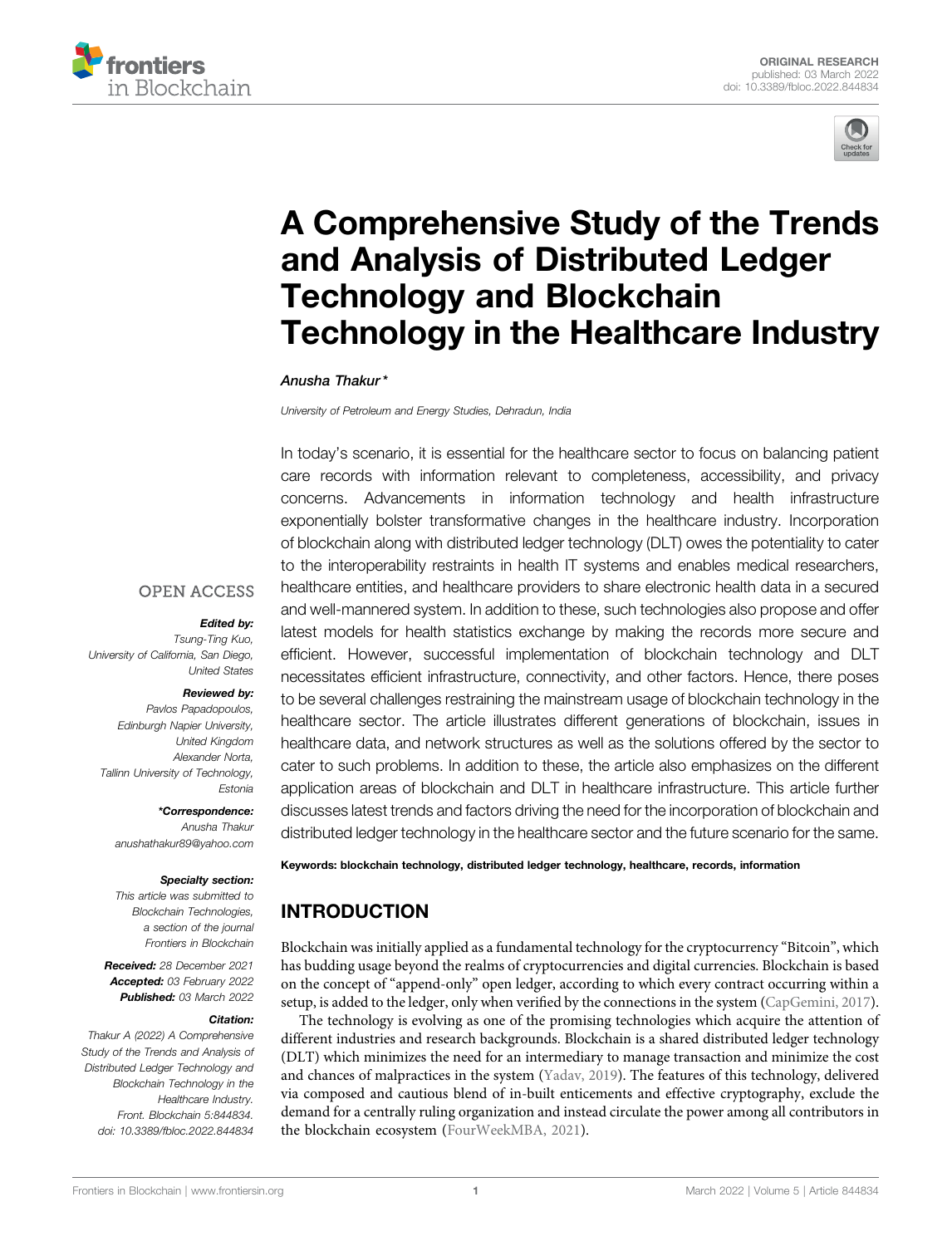One of the fields wherein blockchain is gaining exponential traction is the [Figure 1](#page-1-0) healthcare industry. This concept owes the potentiality to completely transform the healthcare segment by focusing on the needs of the patients and accordingly increasing the interoperability, privacy, and security of the healthcare-related information. Adoption of this technology in the healthcare sector enhances the healthcare practices, for instance, the quality of patient care and healthcare service delivery (Prokofi[eva and Miah, 2019](#page-7-1)). Growing pertinence of the technology is expected to open several avenues in various aspects of the industry, such as the advancement in medical research and wearables segment as well.

Adoption of blockchain by the healthcare businesses helps to cater to several issues such as permitting the accessibility of health data by the patients, EHR interoperability, and creating trust in between the healthcare providers, in terms of privacy and auditability. Blockchain provides seamless sharing of information, thereby minimizing inconsistencies and errors, due to the storage of centralized data.

#### Research Questions

- Need for blockchain technology in the healthcare industry?
- How is blockchain poised to bolster the business models?
- What are the growth opportunities and trend analysis for the blockchain technology in healthcare sector?
- Top-five use cases within the healthcare segment which owes the capability to completely transform the healthcare sector.

### Purpose of the Article

This article illustrates the different factors bolstering and hindering the market of blockchain technologies in the healthcare sector. The article emphasizes on key opportunities for the application of these technologies in the healthcare sector. In addition to these, the study also includes a brief description of the top five use-cases illustrating the solutions and competitive strategies adopted by the existing players and new entrants catering to different issues in the healthcare space.

# Key Findings in the Research

The article focuses on how efficiently cutting-edge technologies such as blockchain transforms the dynamics of the healthcare sector. It presents an in-depth description of the factors bolstering the demand, along with different challenges and opportunities, impacting the adoption of blockchain in the healthcare sector.

# LITERATURE REVIEW

The blockchain technology has significantly evolved over the years and is expected to revolutionize the wide-range of information-driven segments. Blockchain refers to a chain of transactions as blocks associated together by cryptographic signs, each of which is known as a hash, stockpiled in joint ledgers, and supported by a system of linked processes called nodes ([Healthcare Information and Management Systems Society,](#page-6-2) [2021](#page-6-2)).



<span id="page-1-0"></span>The technology is a public record made up of a system of blocks, which grasps the entire transactional histories occurring within the system ([Ben Fekih and Lahami, 2020\)](#page-6-3).

#### Generations of Blockchain Technology

- The first generation (Blockchain 1.0) is the execution of blockchain on the basis of cryptocurrency usage to radically enhance the monetary systems. These are based on the proof-of-work algorithm.
- The second generation (Blockchain 2.0) is also based on the proof-of-work algorithm; however, these have extensive functionality in comparison to the Blockchain 1.0. For instance, "Ethereum blockchain" owes the potentiality to maintain the decentralized applications and processes smart contracts [\(Cummings, 2019\)](#page-6-4).
- The third generation (Blockchain 3.0) deals with nonfinancial application segments, which include healthcare, energy sector, and government sector.

The emergence of this technology from blockchain 1.0 to blockchain 4.0 generation has been illustrated in the following figure:

# CURRENT HEALTHCARE SYSTEMS

Healthcare is a huge market worldwide. In the United States alone, the total healthcare expenditures were estimated to be approximately \$3.55 trillion in 2017 and are predicted to reach more than \$5.5 trillion in 2025. However, this important sphere of our life is considered extremely inefficient. The Institute of Medicine estimates that between 20 and 30 percent of total healthcare spending being either wasteful or a consequence of poor outcomes.

In today's scenario, revolution in the healthcare industry mainly emphasizes on the adoption of patient-centric models, wherein, healthcare businesses are engaged in offering the bestin-class experience to their patients at an optimal cost. In addition to this, the government in several regions are making it necessary nowadays that health information exchange (HIE), Medicaid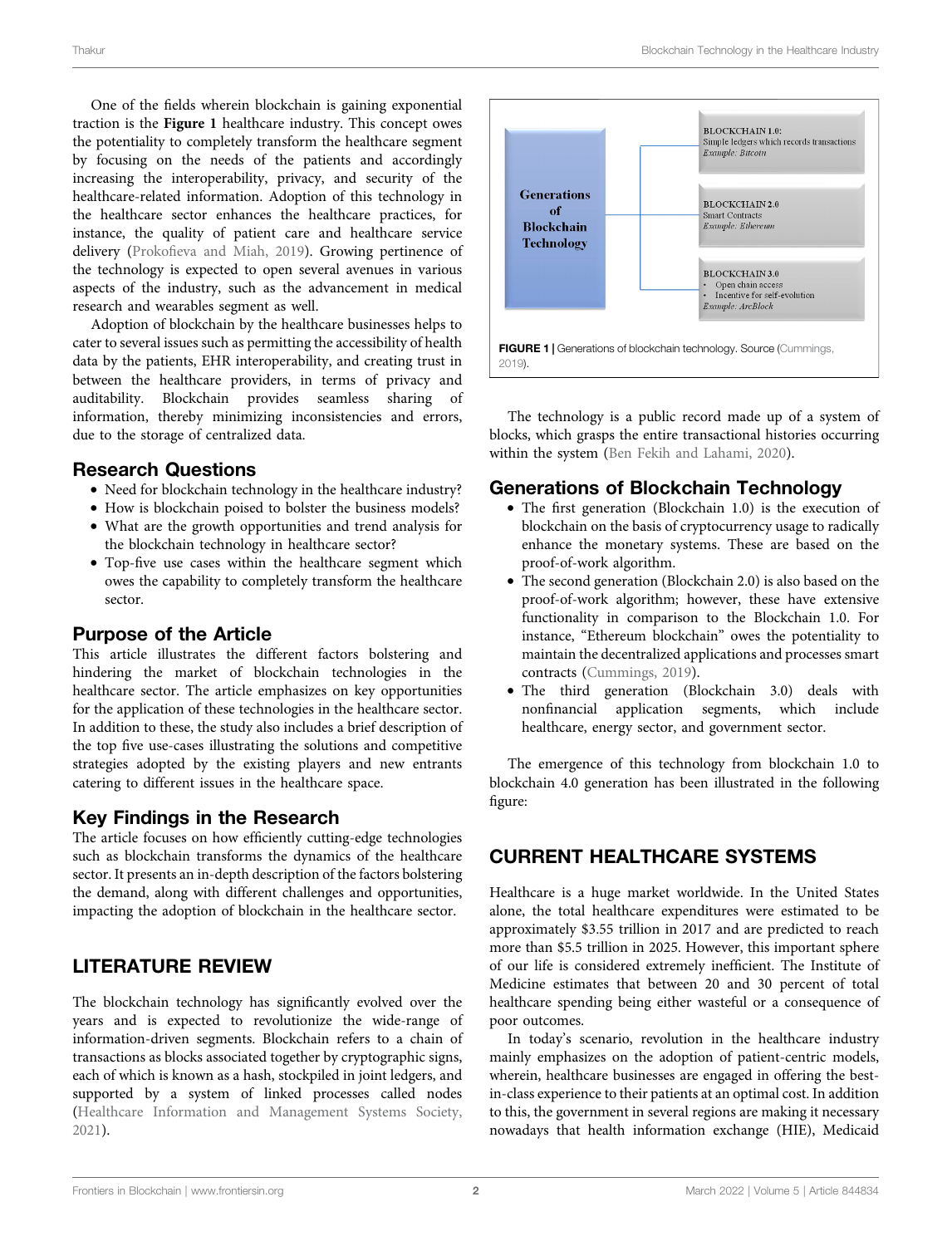expansion, and health insurance marketplaces emphasize toward attaining "patient care" as the key focus area in their healthcare delivery systems ([CapGemini, 2017\)](#page-6-0).

# FACTORS BOLSTERING THE NEED FOR BLOCKCHAIN TECHNOLOGY IN THE HEALTHCARE SYSTEM

# Drug Counterfeiting

One of the key issues in the healthcare industry is counterfeiting of drugs. Counterfeited medicines often cause threat to the safety and health of the patients, thereby posing to be wastage of income for the same [\(Blackstone et al., 2014\)](#page-6-5).

The cases of counterfeiting are significantly increasing across different regions in the world and have infringed the drug supply chain in countries such as the US. Nearly 10-30 percent of the medicines being sold in emerging countries are counterfeited. In addition to these, approximately 80 percent of fake drugs consumed in the US come from abroad ([Health Research Funding, 2021\)](#page-6-6). The issues of counterfeiting exist in the countries of North America and Europe, despite inclusion of stringent inspection and law enforcement programs by different drug regulatory agencies. In addition to these, countries with the maximum number of counterfeiting incidents are not necessarily to have lower law enforcement and weaker regulations. In developing countries, counterfeiting medicines are available almost for all diseases, whether it is for antimalaria or cough-related issues. Furthermore, in lesser income countries, wherein, regulatory and legal oversights are not so properly defined, the conditions are even worse, with counterfeited drugs being available for life-threatening situations such as tuberculosis, AIDS/HIV, and malaria ([Pharma IQ News, 2011\)](#page-7-2).

# Data Storage and Security

Privacy and security are crucial factors for effectual access control models in the healthcare structures [\(Ali et al., 2021\)](#page-6-7). Handling large-scale information and preserving the privacy of patients pose to be a challenge for the researchers ([Onik et al.,](#page-7-3) [2019\)](#page-7-3).

In addition to these, misuse of the healthcare information is also another issue with the system. For instance, not all the clinical reports reported in the US means loss of data. At times, the information gets sold to the third-party firms. Poor handling of information can be attributed to the usage of outdated systems such as data silos which are not connected with the healthcare applications and systems. In addition to these, it becomes difficult to find related information for few healthcare platforms, since they have opted for everything to be local. This is expected to be time-consuming for the doctors at the time of data search and costly for the patients. Implementation of blockchain technology ensures ease of management and security for sensor-based information. Hence, it is becoming essential for the healthcare systems to implement blockchain technology in their businesses, to cater to the concerns of data security and storage.

# No Proper Management and Data **Segmentation**

Maintenance of healthcare information poses to be another aspect wherein performance of the healthcare sector proves to be frail. Critical information about the patients disorganized all over the department and systems, with no way to get the required information at right time, might at times cause delay in providing information to the doctors as and when they need it. Even, it poses to be challenging for the patients to manage their reports at times.

Hence, due to lack of information available, healthcare systems at times fail to offer vital treatment to the patients, thereby impacting their health and safety ([Blockchains, 2019](#page-6-8)).

### FACTORS RESTRAINING THE ADOPTION OF BLOCKCHAIN IN HEALTHCARE

Blockchain is still in its developing stage, particularly for the healthcare sector, with several challenges being faced in deployment of the same. For the blockchain technology to work efficiently, organizational, governance, and technical segments are expected to play a vital role. It is therefore vital for the blockchain approaches to be responsive, with respect to the changing demands from different viewpoints of providers, regulators, and patients ([Attaran, 2020\)](#page-6-9).

- Technical: Blockchain is still in its nascent stage wherein issues, such as non-standardization, non-scalability, and integration with current legacy systems, need to be addressed upon. Few other technical issues in the adoption of this technology includes the need for a system of interrelated nodes to provide necessary processing power, to generate blocks upon the submission of a transaction, along with the unseen cost of operating the same.
- Organizational: Incentives used to generate a widespread network of connected data blocks as a record-keeping agenda to replace the traditional system has not been there yet. Key organizational challenges include unknown cost of blockchain, along with certain interoperability issues.
- Regulatory policies: Uncertainty in regulations around immature policy or legal landscape for distributed ledger technology is expected to limit the adoption of blockchain technology on a larger scale.

# ANALYSIS OF GROWTH OPPORTUNITIES OF BLOCKCHAIN IN HEALTHCARE

Blockchain technology is gaining significant traction in the market owing to its data-handling capabilities in terms of security and decentralization factors. The technology has witnessed profitable implementation in the financial sector and is now emphasizing on exploring the potentialities in other industry domains as well.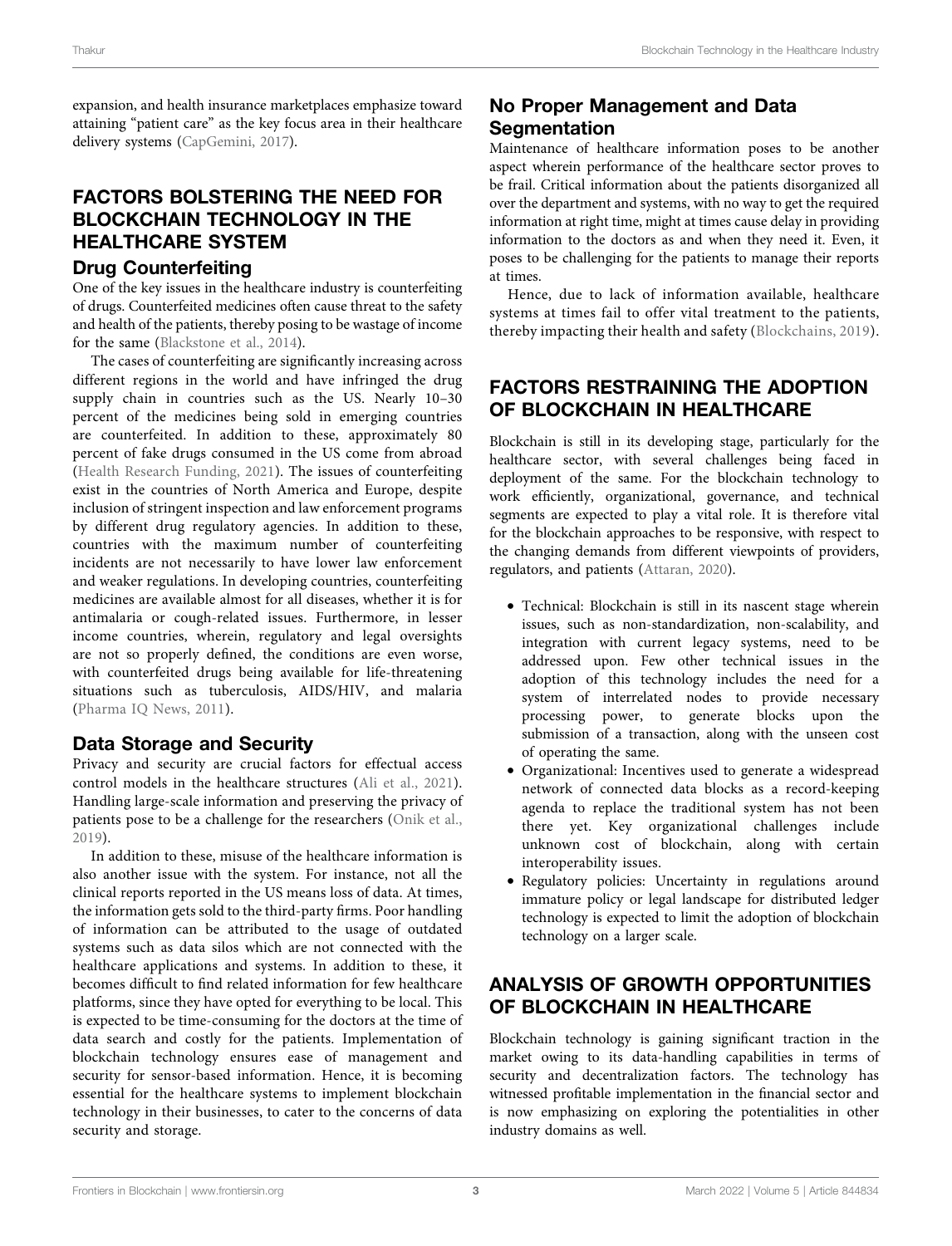With the changing scenario, it becomes essential for the healthcare sector to equip itself and offer best possible services and solutions. In today's scenario, pharma companies, healthcare providers, and insurance payers are increasingly the adopters of blockchain technology. Most of the drug wholesalers and manufacturers are engaged in discovering the potentialities of the technology in terms of government policies and regulations, to cater to the shifting trends. The following figure illustrates a brief snapshot of different applications of blockchain and the companies involved in the same.

# Claim Management and Healthcare Payment

Problem: Claims and healthcare billing are full of fake activities, wherein the billing sector suffers the maximum. Hospitals pose to be the frontliners for the same, as they are engaged in billing the services which either have not been taken or are highly priced, in comparison to different industry standards. These activities are basically carried out for maximizing the overall profit, keeping the awareness of patients at bay.

Mediators within the systems designated to validate the claims are hesitant in their job, thereby leaving the end users clueless. The claims are expected to take a lot of time for processing and letting the individuals visit the office any time before it gets dealt with. In addition to this, intermediaries involved in the process guarantee and decide the say information and ensure the minimization of time lag for processing the claim. The conventional process of claim management comprises a lot of to and fro interaction between the parties for processing the claim. Increasing complexity of claim management and cost of claims are few of the significant challenges being faced by most of the health insurance players in today's scenario. Digitizing every step in the claim management process ranges from payment to data input and owes the potentiality to restructure and bolster the accuracy and efficiency of the same. Implementation of blockchain helps cater to such challenges at the time of processing the payment and claim adjudication activities.

Opportunities: Deployment of blockchain technology in the healthcare sector for application areas such as billing management, revenue cycle management (RCM), and claims adjudication play a pivotal role in enhancing the overall market growth. In the long-term scenario, decentralized healthcare payment and insurance models are projected to gain significant traction by exploiting DLT's protocol by accessing the patient's health-related information and accordingly sponsoring the patient-centric insurance programs. Implementation of blockchain technology is expected to cater to several inefficiencies with the help of transparent and trusted systems for the investors in businesses. These technological systems help streamline workflow communications and unlock the latest economic advantages by automating transactional services and restraining the intermediaries across healthcare services. By removing the intermediates, the technology enhances both billing and claim aspects of the healthcare industry. In case of the billing processes, healthcare providers get no chance to overcharge or add the services which have not

been availed by the patients. In addition to this, the claim management process is expected to be reduced to a few minutes rather than months with the inclusion of blockchain technology.

Usage of a digital approach thereby enables the private payers to cater to several challenges, attain long-term vision of digitalization, and hence position themselves in a better way. For the payers, one of the key challenges in healthcare claim management includes minimization of operating and medical costs with improvement in consumer experience. Implementation of a digital approach for the claim processes helps the payers attain the path of digitization. Hence, innovation in three primary dimensions of claim management processes by the private payers is gaining traction nowadays. These are illustrated in the following figure (Source: ([Singhal et al., 2019](#page-7-4))):

Claim Procedures:

- Increasing pressure to minimize the traditional paper-based processes.
- Growing pressure to use technological advancements in processing the data to reduce the operating costs.

Interaction with the Customers:

- Growing demand for protection and transparency of data and their availability.
- Increasing need for enhancement of consumer experience.
- Adaptable product portfolios and strategies and product portfolios for latest technology.

Medical Expenses:

- Rising imperative for enhanced risk allocation.
- Lesser manually checked claims and medical costs.

#### Company 1:

#### Change Healthcare:

Change Healthcare, a US-based company, is one of the leading providers of clinical information exchange solutions, claim management, and RCM in the market. The expertise network of Change Healthcare provides an increasingly collaborative, well-coordinated, and efficient healthcare system. The key application segments of the company include clinical and imaging (helps optimize the financial performance), payments and revenue cycle (revolutionizing care and operational effectiveness), and member and patient engagement (improves the healthcare experience). The company operates with nearly 12 locations in approximately five different countries in the world [\(Change Healthcare, 2020\)](#page-6-10).

Strategies adopted by Change Healthcare:

• In November 2018, the company announced its partnership with TIBCO Software for building a smart contract system via the Change Healthcare blockchain technology, hence enabling the partners to easily develop and install smartcontract processes which mechanize the events across healthcare transactional processing development.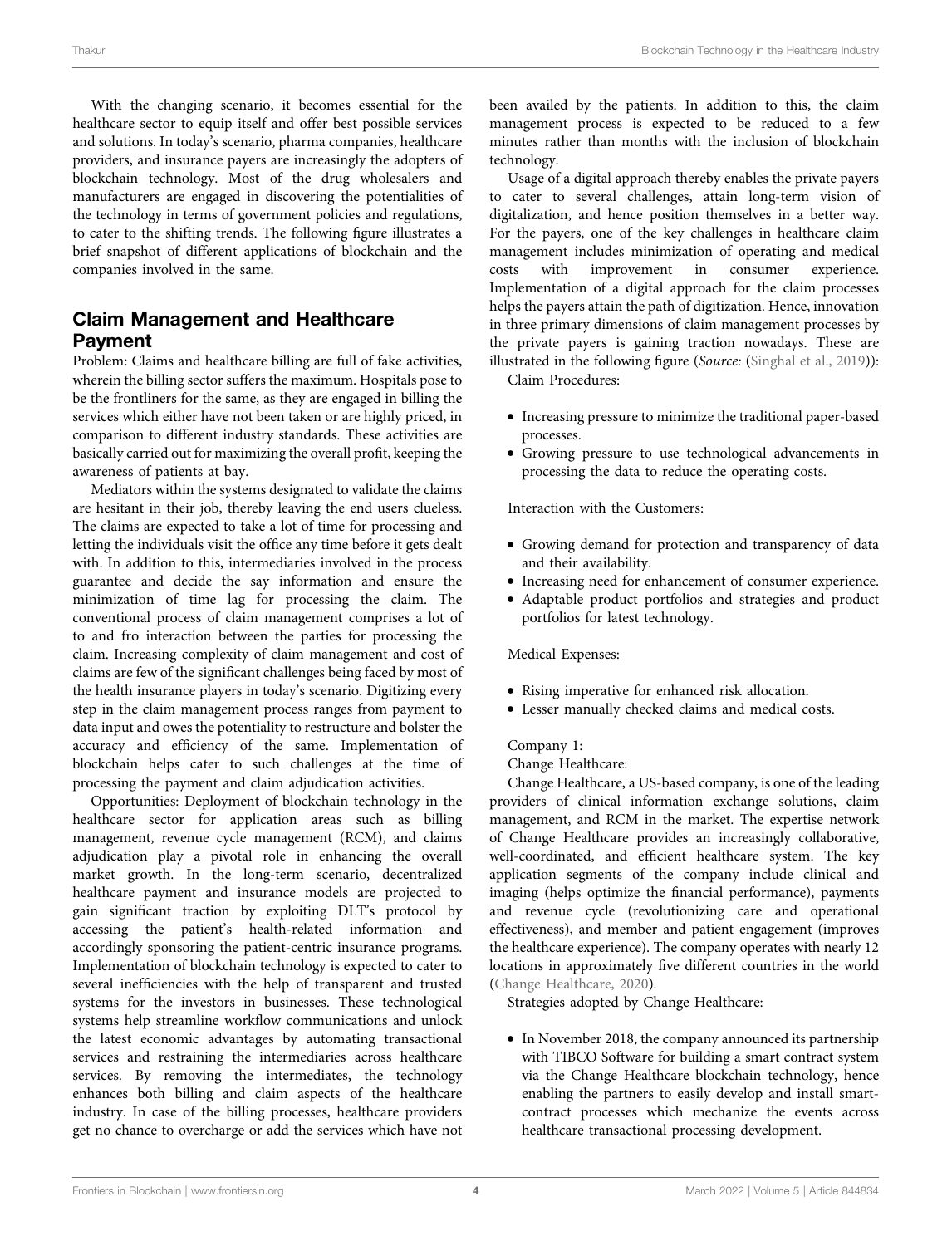• In 2018, Change Healthcare announced the availability of first enterprise-scale blockchain solution for healthcare sectors, which is presently capable of processing nearly 50 million claim events every day. Incorporation of this solution enables the company to effectively manage daily national throughput requirements and transactional loads in comparison to the conventional insurance eligibility checks.

Company 2:

Solve.Care:

Solve.Care, a global healthcare platform, is headquartered in Singapore. The company is engaged in leveraging blockchain technology for the coordination, payment, and benefit administration of all investors in the healthcare segment. Solve.Care emphasizes on making the healthcare systems affordable, effective, and accessible. The company focuses on processing the payments and guarantees the elimination of additional billing by entities. Solve.Care is engaged in decentralizing the healthcare segment by tokenizing the transactions, data, consent, identity, and payments. Different components of the platform include Care.Wallet, Care.Vault, Care.Cards, Care.Ledger, Care.Protocol, and Solve. The company operates with its distribution facilities in the regions of South Korea, US, the United Kingdom, India, and Estonia.

Strategies adopted by Solve.Care:

• In October 2019, the company announced the incorporation of its headquarters in Singapore and its expansion in the Asia–Pacific region with its newly opened office in Seoul, South Korea.

### Healthcare Data Exchange

#### Problem:

Health Data Ownership Issue: Growing consumer dataownership and awareness discussions are expected to increase with time. For instance, Government of Finland and Netherlands constituted that the individuals need to have access to their health records.

Health Data Interoperability Challenge: The present unified healthcare IT systems generate silos and intensify the error rates for integration and identification of the data files of patients.

Health Data Regulatory Changes: The current digital transformation of the healthcare industry with uneven healthcare connected and IT devices is expected to enhance susceptible end points for the healthcare data breaches.

Opportunities: Deployment of large-scale public health records (PHRs) applications poses to be more feasible in the Asian and European regions, wherein, the data vendor ecosystem is less complex than the market in the US. Incorporation of blockchain enables encryption of all the data in the network. Only few participants or nodes are allowed to access the data, hence maintaining the privacy and confidentiality of the information ([CitiusTech, 2018](#page-6-11)).

The technology thereby poses to be a reagent for the digital roadmaps and their conjunction with other technologies, such as

analytics, artificial intelligence (AI), and few more, to generate a decentralized learning system.

Company:

MediBloc Limited.

MediBloc is engaged in creating a patient-centric health data ecosystem, which protects the privacy of individuals and maximizes the reliability of health data, with the development of"Panacea" (a decentralized blockchain network to maintain the interoperability and sovereignty of health data). In a tamperproof and decentralized blockchain-data ecosystem, sovereignty of the healthcare data can be maintained.

Strategies adopted by MediBloc Limited:

• In December 2018, MediBloc announced the full version of its healthcare data platform for several applications such as information-sharing system, blockchain ID, cryptocurrency transaction, and PHR. The main platform has been tried across several PoCs conducted in collaboration with top medical businesses and institutions in South Korea.

Source: Company Website [\(MediBloc Limited, 2021\)](#page-7-5)

# Pharmaceutical Counterfeit Control

Problem: Production of counterfeit drugs in the pharmaceutical segment poses to be one of the major issues being faced, particularly in the developing regions, owing to the discrepancy in supply chain processes. Nearly 10 percent of the drug or pharma supply chain is counterfeited, which outlays approximately USD 200 billion annually (SA). Increasing e-commerce platforms, along with the globalization of consumer markets, is expected to result in increased penetration of forged medicines, including delivery and purchase of the same via online channels.

Opportunities: Incorporation of blockchain technology in the healthcare industry emphasizes on the proper understanding of the working process of ledger technology. Blockchain helps add security and traceability to the supply chain processes, thereby offering visibility to the drug regulatory authority and the manufacturers of the system [\(Haq and](#page-6-12) [Muselemu, 2018\)](#page-6-12). The purpose of the blockchain-based supply chain management process for the healthcare sector emphasizes on the following:

- Enhanced database for future scenario: Usage of blockchain in keeping the record of the patients poses to be safe in comparison to the conventional databases, wherein privacy and personal data of the patients are at risk.
- Extended security: Blockchain, one of the secured ledger systems, wherein the information stored on it, cannot be modified or deleted.
- Traceability: Adding of traceability enables the drug manufacturers to keep a check on the step-by-step supply chain processes, thereby increasing the authenticity of the product.
- Protect privacy and add visibility: Incorporation of blockchain in the pharmaceutical supply chain system allows the products to be verifiable without disclosing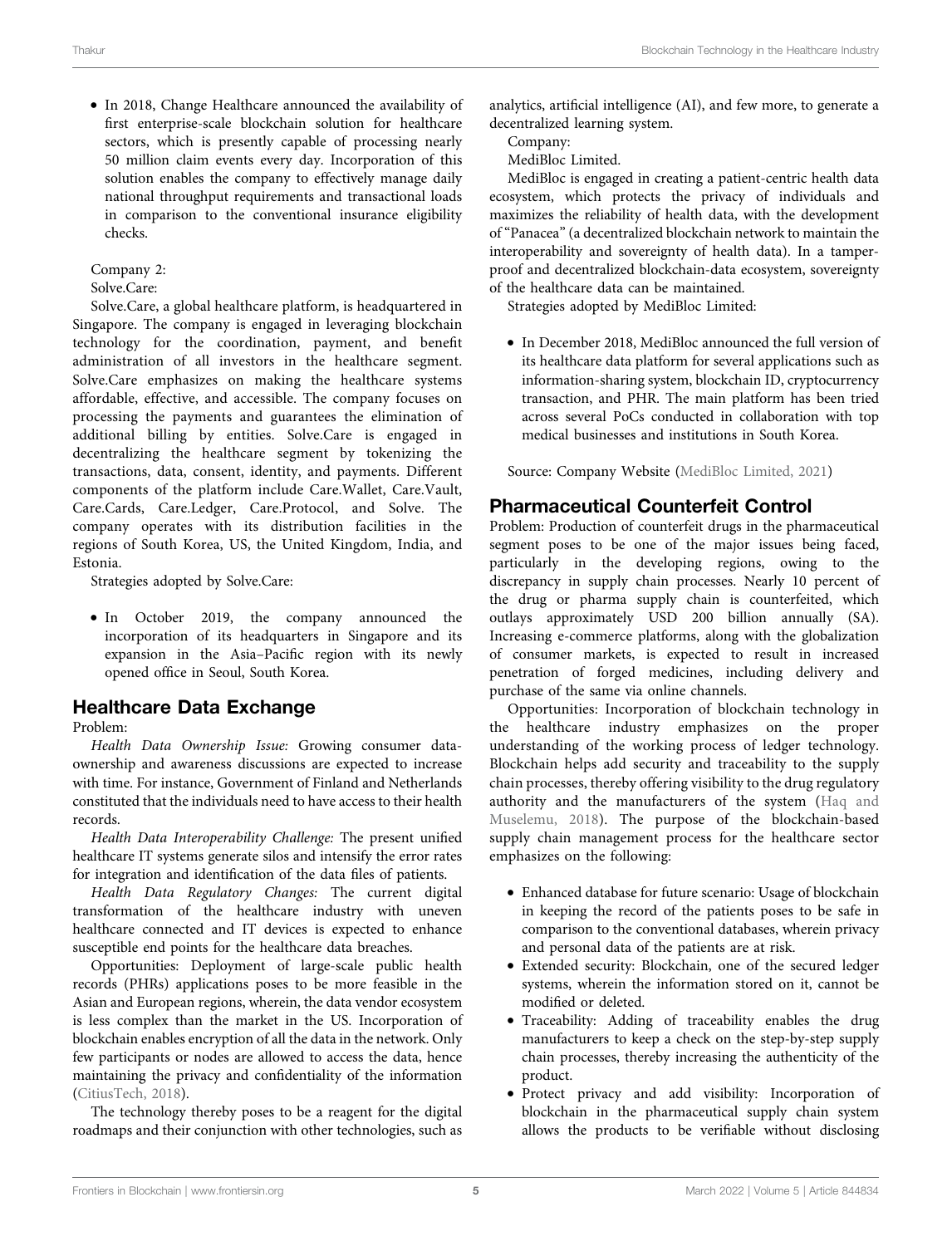any information related to the techniques of the manufacturer.

Hence, implementation of blockchain technology provides excellent solutions to handle the counterfeiting issues. This technology offers immutability and transparency solutions in the supply chain processes. It enables the providers to:

- minimize theft issues and
- minimize counterfeiting issues.

Manage inventory ([LeewayHertz, 2021](#page-7-6)) Company 1: AlpVision SA.

AlpVision SA is one of the leading players in the anticounterfeiting digital technologies in terms of counterfeit protection and product authentication. In 2001, AlpVision announced the invention of a breakthrough technology, broadly used by Forbes. The company is engaged in offering AI-based counterfeiting solutions in the areas of automotive, precious metals, chemistry, pharmaceuticals, tobacco, image analysis, quality control, and others. The solutions in different segments are commercialized across different regions in the world under the license agreements as completely tailored turnkey computerized arrangements ([AlpVision SA, 2021\)](#page-6-13).

Strategies adopted by AlpVision SA:

- In September 2016, AlpVision announced the release of smart embossing and new anti-counterfeiting technology.
- In 2015, AlpVision announced the extension of its business activities by offering artificial intelligence-based products to different application segments.

Company 2:

FarmaTrust.

FarmaTrust is engaged in innovating and digitizing the healthcare and pharmaceutical businesses. The company emphasizes on eliminating the counterfeiting of products, protecting the patients, and providing latest data analytical tools. The company emphasizes on offering end-to-end visibility and transparency across the supply chain processes in the pharmaceutical segments. FarmaTrust uses artificial intelligence and distributed ledger technology to create efficiencies and save the lives of patients in the healthcare sector. The key business segments offered by the company include pharmaceutical tracking and data, cell and gene therapies, and medical device services as well as vaccination solutions.

### Clinical and Research Trials

Problem: Personal data privacy concerns, data sharing, reproducibility, and patient enrollment are few challenges in the pharma and medical clinical trial segment.

Limited secondary research due to underreporting of clinical trial data: According to the study, nearly 50 percent of the clinical trials go unreported, wherein the investigators often fail to share the results. This is expected to create knowledge gaps for the

healthcare policy makers and investors as well as several vital safety concerns for the patients.

Engagement and recruitment of the clinical trials patient: Nearly 80 percent of the clinical trials do not meet the deadlines, thereby leading to an average loss of nearly USD 1.3 million per day for any individual. Due to the absence of patient-centric trial designs, approximately 35 percent of the patients opt out of clinical trials.

eSource data provenance and integrity for regulatory purpose: The sponsors for clinical trials spend nearly 25 percent of the entire budget for source data verification (SDV), to guarantee provenance and integrity for the gathered information for regulatory requirements. Growing preferences for the eSource data are expected to increase the process complexities and costs relevant to ethical management and data collection, reproducibility, and IT system integration processes.

Consent management to access individual real-world data (RWD) for research: The trial process is subjected to temporary protocol reforms, which is expected to make the patient consent collection a challenging and dynamic process. Growing trends of population research concepts are expected to create several concerns with the newest consent management method ([Frost and Sullivan, 2019](#page-6-14)).

Opportunities: Inclusion of the DLT system in healthcare businesses ensures patient-centric solutions by offering reliability for patient engagement initiatives and better patient control in terms of healthcare data as well as enhanced data integration. The blockchain-based decentralized network is engaged in creating a marketplace for the vendors to manage and control the accessibility for health-related information in a trusted and secured manner. In addition to these, it also provides a secure platform to manage the consent of the patients to share their personal health-related information with pharma clinical trials.

Company:

Medable.

Medable focuses on using a decentralized clinical trial in order to get effective therapies for the patients in an efficient manner. The key products offered by the company include digital and DCT screening, TeleVisit, eConsent, decentralized trial platform, and remote patient monitoring, along with ePRO and eCOA. Medable has completed approximately 150 studies with its operating and distribution facilities in nearly 60 countries across the world ([Medable, 2021](#page-7-7)).

Strategies adopted by Medable:

• In March 2018, Medable announced the launch of an "INSIGHT network", which is a blockchain-powered platform. The platform aligns incentives amid biopharmaceutical companies, medical researchers, and patients for self-directed real-world evidence (RWE) information sharing and allows for transparent and auditable exchange of medical information.

# Accessibility of Electronic Health Records

Problem:

The electronic healthcare records (EHRs) refer to the electronic form of a patient's healthcare reports. The core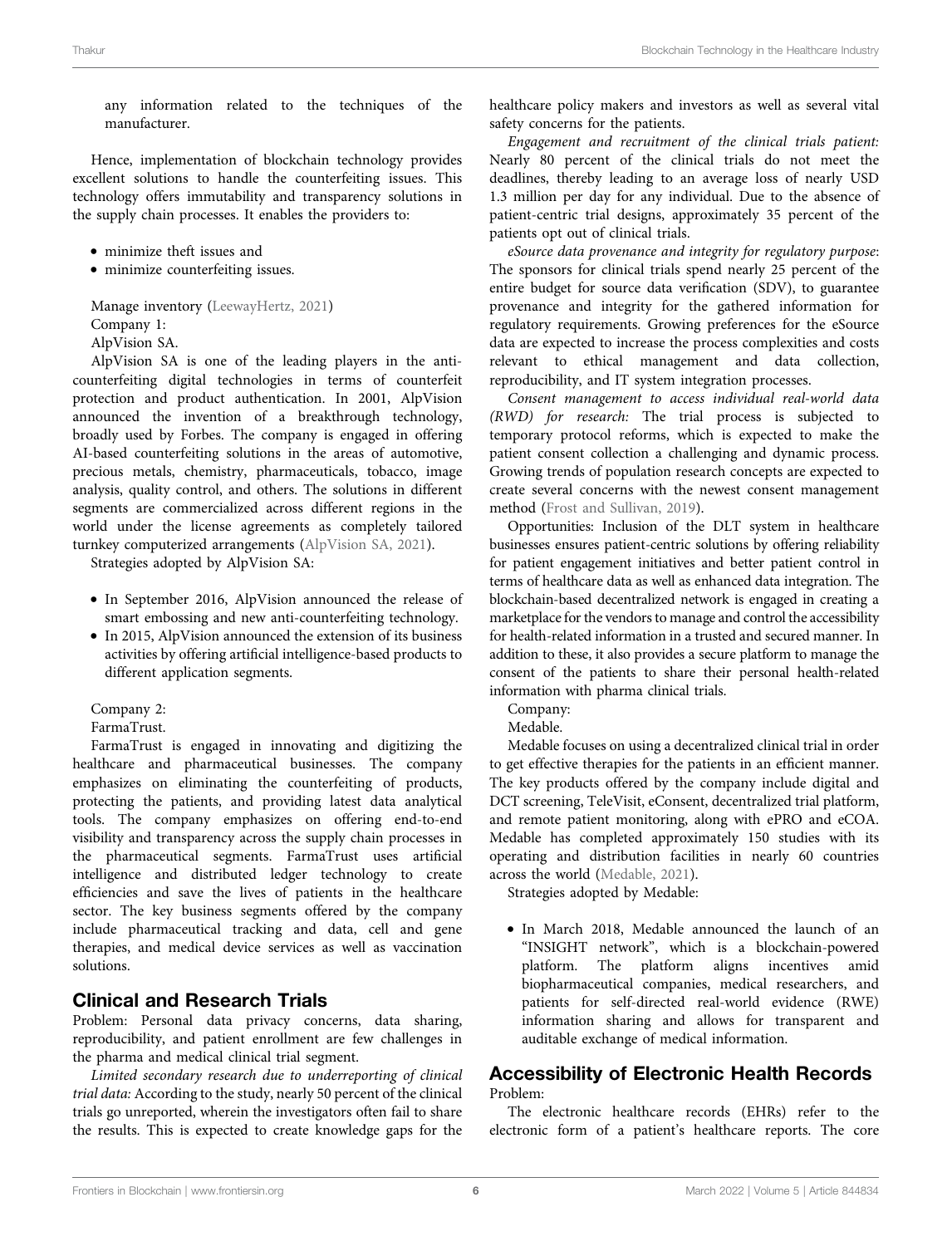components of these records comprise computerized physician order entry, administrative functions, pharmacy systems, radiology systems, clinical documentation, and lab systems ([Seymour et al., 2014\)](#page-7-8). Implementation of EHRs in the healthcare system enables easier organization and accessibility of the records. However, EHR of one patient's healthcare provider may vary from the same patient's healthcare provider, thereby posing to be difficult for managing the same.

Opportunities: Implementation of blockchain technology in the healthcare systems is expected to completely revolutionize the way patient's electronic health records are stored and shared. The technology offers safer mechanisms for the information exchange of medical data, by securing it over a distributed peer-to-peer system [\(Mayer et al., 2019\)](#page-7-9).

Company:

CareCloud.

MTBC, a US-based company, is engaged in offering a suite of privately operated cloud-based solutions, to the hospitals and healthcare providers. The company's offerings include softwareas-a-service platform (SaaS), which comprises electronic health record (EHR), practice management (PM), telehealth, revenue cycle management (RCM), patient experience management (PXM), and business intelligence solutions for highperformance health groups.

The company is one of the leading providers of cloud-based healthcare IT services and solutions. The company's market presence and solutions are significantly gaining traction, with a team of nearly 40,000 healthcare providers. The company has its operating and distribution facilities across nearly 50 states, backed up by approximately 3,000 team members in different regions of the world.

Strategies adopted by CareCloud:

- In March 2021, MTBC announced that it has been renamed to "CareCloud".
- The company emphasizes on its expansion into new markets by offering powerful and innovative solutions to its clients.

### **REFERENCES**

- <span id="page-6-7"></span>Ali, A., Rahim, H. A., Pasha, M. F., Dowsley, R., Masud, M., Ali, J., et al. (2021). Security, Privacy, and Reliability in Digital Healthcare Systems Using Blockchain. Electronics 10, 2034. doi[:10.3390/electronics10162034](https://doi.org/10.3390/electronics10162034)
- <span id="page-6-13"></span>AlpVision SA (2021). Pharmaceutical Counterfeiting: What Are the Actual Risks. Switzerland: AlpVision SA. Available at: [https://alpvision.com/career/.](https://alpvision.com/career/)
- <span id="page-6-9"></span>Attaran, M. (2020). Blockchain Technology in Healthcare: Challenges and Opportunities.Int. J. Healthc. Manag. 14, 1–14. doi[:10.1080/20479700.2020.1843887](https://doi.org/10.1080/20479700.2020.1843887)
- <span id="page-6-3"></span>Ben Fekih, R., and Lahami, M. (2020). "Application of Blockchain Technology in Healthcare: A Comprehensive Study," in Application of Blockchain Technology in Healthcare: A Comprehensive Study. The Impact of Digital Technologies on Public Health in Developed and Developing Countries (Cham: Springer), 268–276. doi:[10.1007/978-3-030-51517-1\\_23](https://doi.org/10.1007/978-3-030-51517-1_23)
- <span id="page-6-5"></span>Blackstone, E. A., Fuhr, J. P., Jr, and Pociask, S. (2014). The Health and Economic Effects of Counterfeit Drugs. Am. Health Drug Benefits 7, 216–224.
- <span id="page-6-8"></span>Blockchains (2019). "Blockchain for Healthcare: Use Cases and Applications," in Blockchains 101. Available at: [https://101blockchains.com/blockchain-for](https://101blockchains.com/blockchain-for-healthcare/)[healthcare/](https://101blockchains.com/blockchain-for-healthcare/).

#### **CONCLUSION**

This study discusses about the different application areas of blockchain technology in the healthcare sector. Application of blockchain is expected to go above the range in the field of economics, with the fact that its potentiality largely depends upon its acceptability in the healthcare system. Blockchain is based on the concept of "append-only" open ledger, according to which every contract occurring within a setup, is added to the ledger, when verified by the connections in the system.

The article emphasizes on the fact that this technology is widely used to ensure the availability of patient-related information, enhance patient engagement, combine and coordinate the information from multiple providers, and enable secure communication between the providers and patients. Transparency in the information structure, distributed nature, and immutable record-keeping features of blockchain enable the businesses to easily minimize the costs and increase the efficiency.

However, uncertainty in cost, regulatory issues, technological and organizational issues, interoperability issues, and scaling are the few factors restraining the adoption of blockchain in healthcare businesses. Blockchain may not only be the remedy for all the healthcare challenges, but it certainly offers the potentiality to eliminate the mediator and optimize the workflow activities over the forecast period.

### DATA AVAILABILITY STATEMENT

The original contributions presented in the study are included in the article/Supplementary Material; further inquiries can be directed to the corresponding author.

### AUTHOR CONTRIBUTIONS

The author confirms being the sole contributor of this work and has approved it for publication.

- <span id="page-6-0"></span>CapGemini (2017). Blockchain: A Healthcare Industry View. United Kingdom: CapGemini.
- <span id="page-6-11"></span><span id="page-6-10"></span>Change Healthcare (2020). Leveraging Data and Insights. US: Change Healthcare. CitiusTech (2018). Blockchain for Healthcare: An Opportunity to Address many
- Complex Challenges in Healthcare. Princeton, NJ: CitiusTech.
- <span id="page-6-4"></span>Cummings, S. (2019). The Four Blockchain Generations. Altcoin Mag.
- <span id="page-6-1"></span>FourWeekMBA (2021). "The Leading Source of Original Research and Insights on Business Model, S. D.," in Blockchain in Healthcare (FourWeekMBA). Available at: [https://fourweekmba.com/blockchain-in](https://fourweekmba.com/blockchain-in-healthcare/)[healthcare/](https://fourweekmba.com/blockchain-in-healthcare/).
- <span id="page-6-14"></span>Frost and Sullivan (2019). Global Blockchain Technology Market in the Healthcare Industry, 2018–2022. Santa Clara, CA: Frost & Sullivan.
- <span id="page-6-12"></span>Haq, I., and Muselemu, O. (2018). Blockchain Technology in Pharmaceutical Industry to Prevent Counterfeit Drugs. Int. J. Comp. Appl. 180 (25), 8–12. doi[:10.5120/ijca2018916579](https://doi.org/10.5120/ijca2018916579)
- <span id="page-6-2"></span>Healthcare Information and Management Systems Society (2021). Blockchain in Healthcare. Chicago, IL: Healthcare Information and Management Systems Society, Inc.
- <span id="page-6-6"></span>Health Research Funding(2021). 20 Shocking Counterfeit Drugs Statistics. Available at: [HealthResearchFunding.org](http://HealthResearchFunding.org).